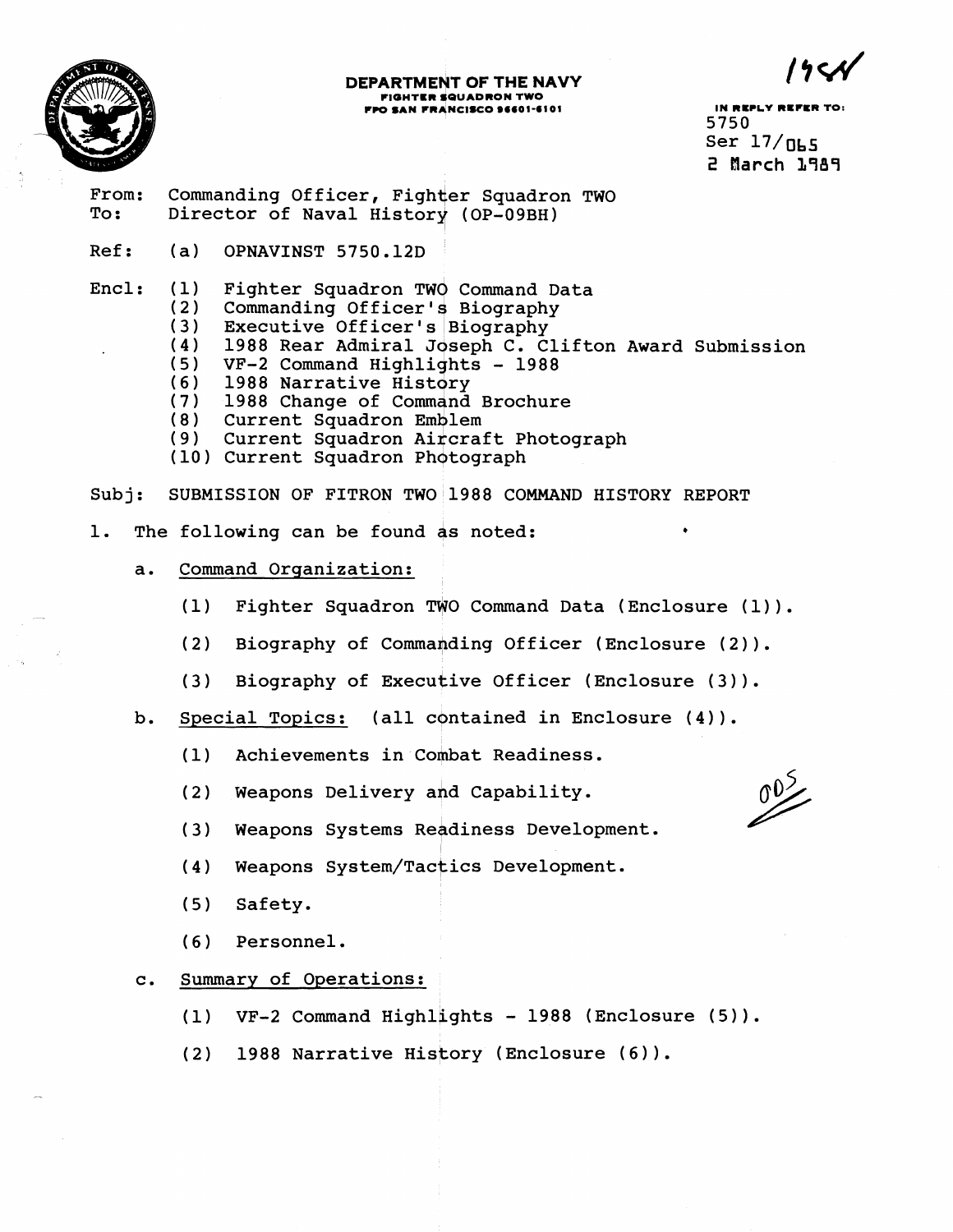## **Subj: SUBMISSION OF FITRON TWO 1988 COMMAND HISTORY REPORT**

# **d, Supportinq Documents:**

- **(1) 1988 Change of Command Brochure. (Enclosure (7)).**
- (2) Current Squadron Emblem. (Enclosure (8)).
- **(3) Current Squadron Ajrcraft Photograph, (Enclosure (9)** ).
- (4) Current Squadron Photograph. (Enclosure (10)).

RHAN: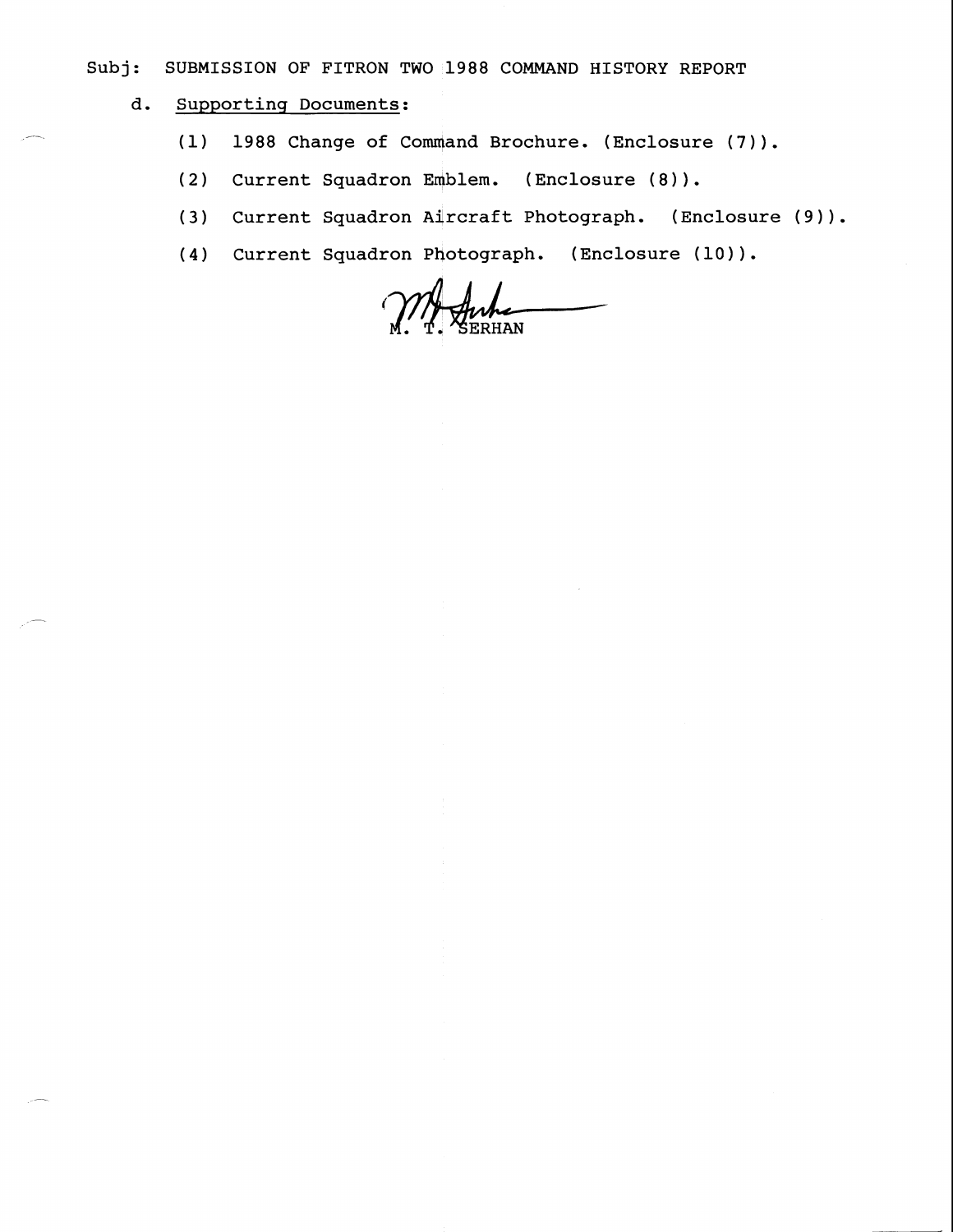## Fiqhter Squadron TWO Command Data

Commanding Officer: Marvin T. Serhan, CDR, USN Executive Officer: David L. Jackson, CDR, USN

SQUADRON MISSION:

To sustain at all times the capability to establish and maintain air supremacy in the vilcinity of the Task Force.

To project power ashore in support of strike operations and maintain air supremacy in the vicinity of a strike group.

To provide a tactical reconnaissance capability.

SENIOR ADMINISTRATIVE COMMAND: Commander Fighter Airborne Early Warning Wing, U.S. Pacific Fleet

SENIOR OPERATIONAL COMMAND: Commander Carrier Air Wing TWO

| AIRCRAFT: | Grumman F-14A Bureau No's: |         |         |        |
|-----------|----------------------------|---------|---------|--------|
| 162604    | 162606                     | 162598  | 162600  | 160668 |
| 160695    | $*161271$                  | *161275 | *161276 | 159847 |
| 159869    |                            |         |         |        |

\* Configured to carry the Tactical Air Reconnaissance Pod System ( TARPS )

Enclosure (1)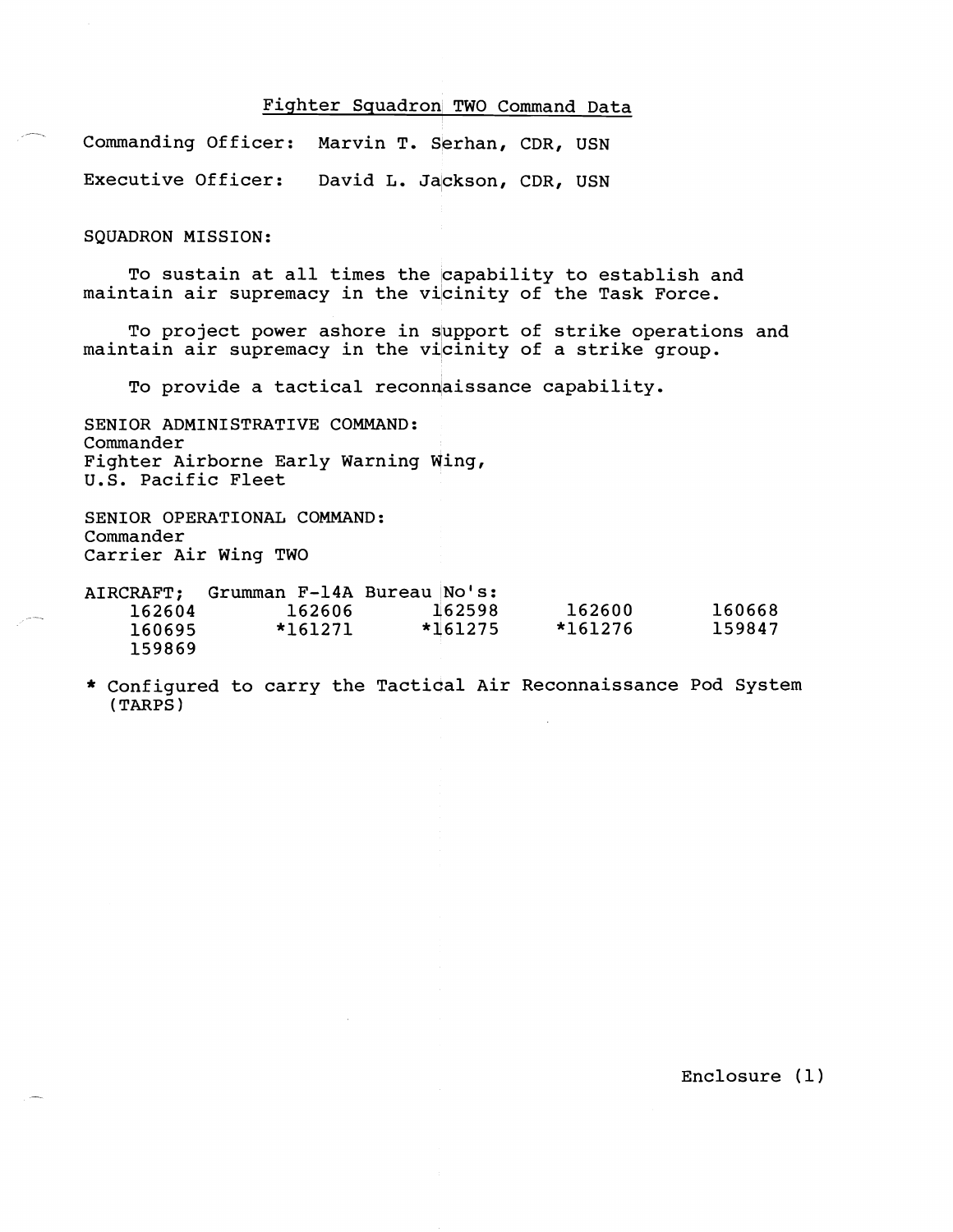## 1988 REAR ADMIRAL JOSEPH C. CLIFTON AWARD SUBMISSION

Note: To reduce paperwork, both awards are submitted using the Battle "E" format. Asterisked (\*) items contain specific information required by OPNAVINST 1650.17A for the RADM Clifton Award.

1. Achievements in Combat Readiness:

|  |                  | * a. Total Flight Hour Grant:                  | 3082.9         |
|--|------------------|------------------------------------------------|----------------|
|  |                  | b. Hours Flown:                                | 3160.4         |
|  |                  | * $(1)$ Day:                                   | 2615.8         |
|  |                  | $*(2)$ Night:                                  | 544.6          |
|  |                  | c. Sorties Flown Day:                          | 1540           |
|  |                  | d. Sorties Flown Night:                        | 400            |
|  |                  | e. Embarked Hours:                             | 829.8          |
|  | $\star$ (1) Day: |                                                | 490.0          |
|  |                  | $*(2)$ Night:                                  | 339.8          |
|  |                  | f. Carrier Landings:                           | 491            |
|  | $\star$ (1) Day: |                                                | 261            |
|  |                  | $*(2)$ Night:                                  | 230            |
|  |                  | g. Carrier Landing Performance: Boarding Rate: | Ianding Grade: |

g. Carrier Landing Performance: **Boarding** Rate: 89.88% (95.4% D/84.36% **N)**  3.52<br>316.37 Overall Score:

h. ORF: **(ATA)** : **'I.** . .fully ready fbr **Battle Group** operations.. .VF-2 gave an outstanding performance in every aspect of the ATA. Professionalism and expertise demonstrated in all warfare areas and missions."

i. Carmand **Inspection:** 30 *Nov* - 01 Dec 1988, Satisfactory

| j. | CWTPI: |               | Written Examination: | 300          |  |
|----|--------|---------------|----------------------|--------------|--|
|    |        |               | Weapons Loading:     | 300          |  |
|    |        |               | Release and Control: | 276          |  |
|    |        |               | Aircrew Examination: | 300          |  |
|    |        | Total Points: |                      | 1176 of 1200 |  |
|    |        |               |                      |              |  |

k. Awards: - Meritorious Unit Commendation (18 Feb 88) (Narth **Arabian** *S&* Operations)

Enclosure  $(4)$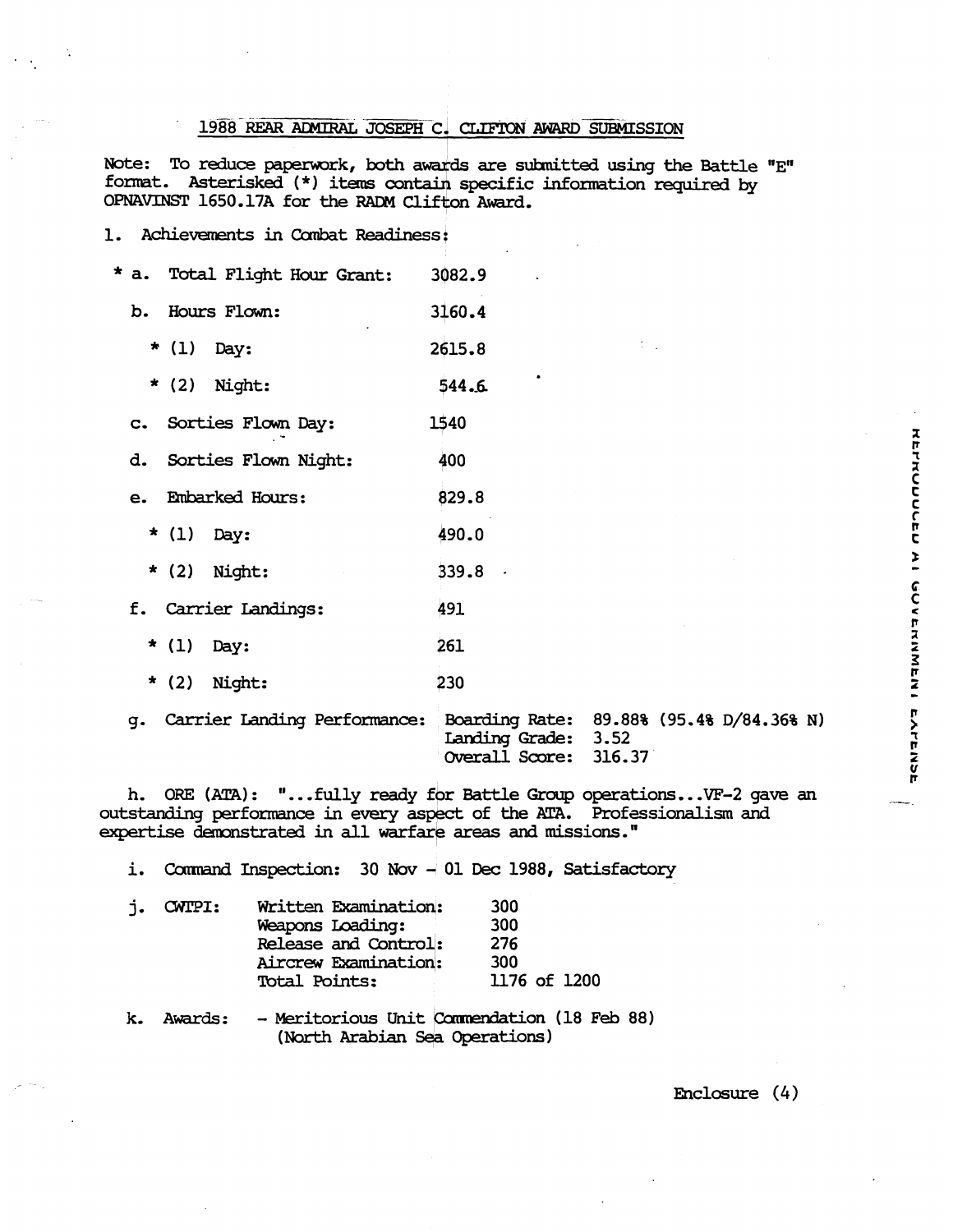- 1987 COOMNAVAIRPAC "Boola-Boola" Trophy (14 Apr 88) (Third GmseCkid *Award)*
- Armea **Forces Expeditionary Medal (14 Apr 88)**
- **COMFITAEWWINGPAC** 1987 Sea Sailor of the year (29 Apr 88) **(Selectee** - **PRl Pn,rry)**
- **Tomcat Ball Sports Trophy (13 Aug 88)**
- ~UAIRFAC **Gold Award for 1988** CFC **contribution (21 Dec 88) (Highest CNAP Flqt Squadron \$15,500**

#### **2. Weapons Delivery and Capability**

| a. | ACM COMPEX:                | Е   |             | N        |  |
|----|----------------------------|-----|-------------|----------|--|
|    | $A-11-F$ (OFF)             | 6   | 6           | 0        |  |
| b. | Gunnery COMPEX:            |     |             |          |  |
|    | $A-I-F (A/A)$              | -25 | $\mathbf 0$ | - 0      |  |
|    | $A-2-F (A/G)$              | 20  |             | $\Omega$ |  |
| c. | Air-to-air Missile COMPEX: |     |             |          |  |
|    | <b>A-AIM9-F</b>            | 12  | 0           | -0       |  |
|    | A-AIM7-F                   | 16  | 0           | 0        |  |
|    | A-AIM54-F                  | 8   |             | 0        |  |
|    |                            |     |             |          |  |

- **d. OCMPM Score: Pending (?O kills) (CFAWP)**
- **e.** Misc. **COMPEX: Fighter Derby Score: Pending (CFAWP) High Noon Score: Pelding (CFAWP) A-22-P** (TARPSI **8 O 0**
- Total COMPEXES: 6  $\boldsymbol{2}$ 95
- f. Missile Success Rate: Pending drone conservation determinations (CFAWP/CNAP/PMIC).
- **g.** No-notice MISSILEX/LOADEX:

| Date      | Type                            | Score   |
|-----------|---------------------------------|---------|
| 01 Mar 88 | <b>LOADEX</b>                   | 90      |
| 01 Mar 88 | $\uparrow$ .<br><b>MISSILEX</b> | 135     |
| 29 Nov 88 | <b>LOADEX</b>                   | Pending |
| 29 Nov 88 | <b>MISSILEX</b>                 | Pending |

| h. | Missile Captive Carry Hours: |            |
|----|------------------------------|------------|
|    | Phoenix:                     | 151.9 hrs  |
|    | Sparrow:                     | 293.4 hrs  |
|    | Sidewinder:                  | 1030.3 hrs |

**i. Missile firings:** 

| Date      | A/C BUNO | Station | Type   |
|-----------|----------|---------|--------|
| 01 Mar 88 | 162600   | 8Β      | ATM-7E |
| 01 Mar 88 | 162600   | lA      | ATM-9H |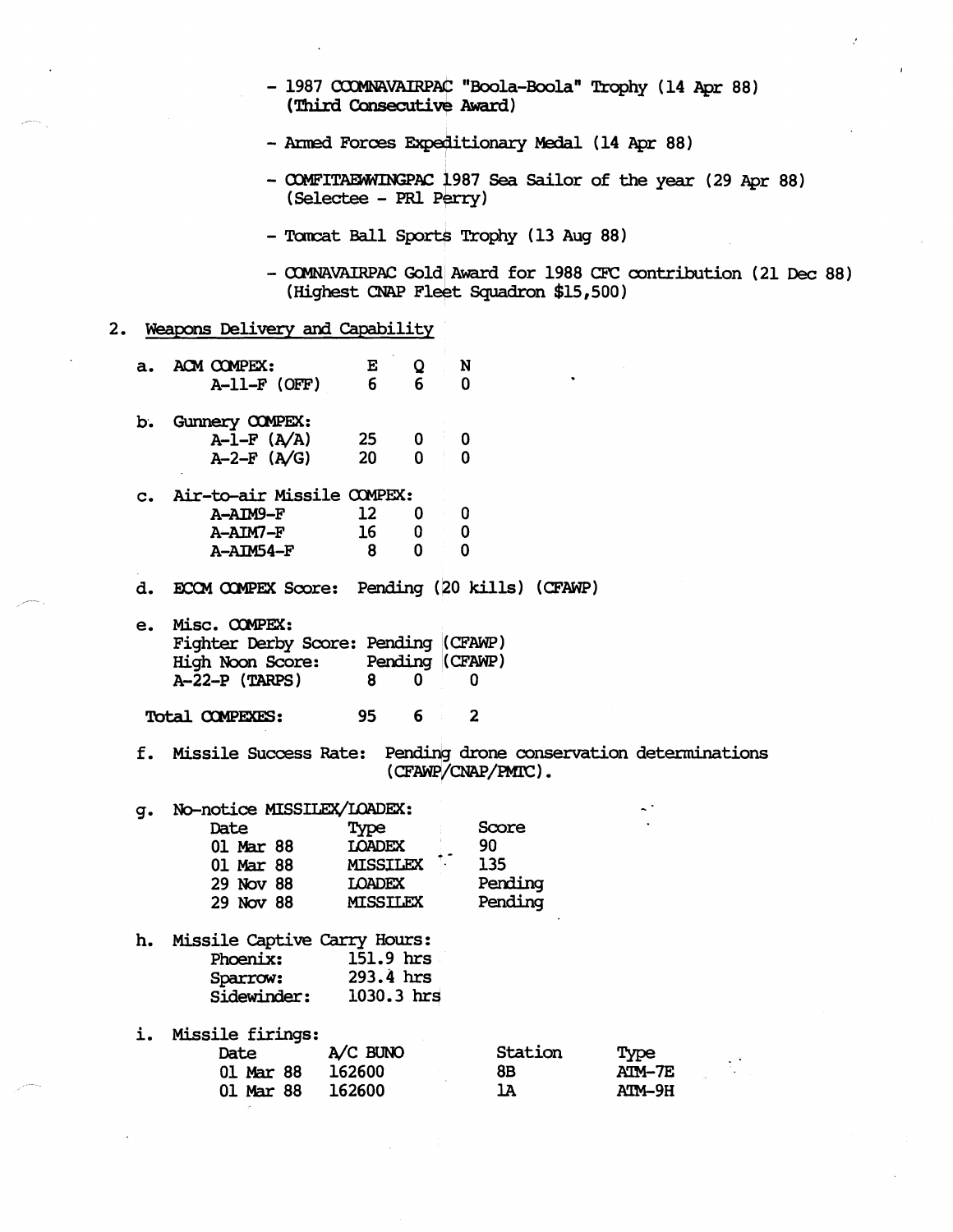|  | 162602                                                                                                                                                                                                              | 8B        | ATM-7E         |
|--|---------------------------------------------------------------------------------------------------------------------------------------------------------------------------------------------------------------------|-----------|----------------|
|  | 162602                                                                                                                                                                                                              | <b>8A</b> | ATM-9H         |
|  | 162596                                                                                                                                                                                                              | lA        | ATM-9H         |
|  | 162606                                                                                                                                                                                                              | 6         | <b>AIM-54A</b> |
|  | 162604                                                                                                                                                                                                              | 6         | <b>ATM-54A</b> |
|  | 162606                                                                                                                                                                                                              | 8B        | <b>ATM-7F</b>  |
|  | 162606                                                                                                                                                                                                              | lA        | ATM-9H         |
|  | 161275                                                                                                                                                                                                              | 8B        | <b>ATM-7F</b>  |
|  | 162594                                                                                                                                                                                                              | 8B        | ATM-7F         |
|  | 162598                                                                                                                                                                                                              | <b>8A</b> | ATM-9M         |
|  | 162606                                                                                                                                                                                                              | lв        | ATM-7E         |
|  | 162604                                                                                                                                                                                                              | 8B        | ATM-7F         |
|  | 162606                                                                                                                                                                                                              | 1A        | ATM-9H         |
|  | 162604                                                                                                                                                                                                              | 8B        | ATM-7E         |
|  | 161271                                                                                                                                                                                                              | 8B        | ATM-7F         |
|  | 160668                                                                                                                                                                                                              | .6        | <b>ATM-54A</b> |
|  | 159847                                                                                                                                                                                                              | ΄6        | <b>AIM-54A</b> |
|  | 01 Mar 88<br>01 Mar 88<br>01 Mar 88<br>25 Mar 88<br>25 Mar 88<br>25 Mar 88<br>25 Mar 88<br>18 May 88<br>18 May 88<br>25 Aug 88<br>25 Aug 88<br>18 Nov 88<br>18 Nov 88<br>Nov 88<br>Nov 88<br>15 Dec 88<br>15 Dec 88 |           |                |

\* **j. Ordnance** Expenditures **(FY** 88 figures)

| (1) | <b>Missiles:</b> | 100% of allowance  |
|-----|------------------|--------------------|
| (2) | -20<br>MM TP:    | 88.5% of allowance |
| (3) | 20 MM HEI:       | 54.4% of allowance |
| (4) | Chaff:           | 72.6% of allowance |
| (5) | Flares:          | 45.3% of allowance |

## \* **k. Major Ekercises:**

- (1) 1 Mar: No-notice Missile Exercise
- (2) 11-19 *Mar:* DXM detachnmt to Klamath Falls, **OR**  F-14s vs F-4s
- (3) 07 May: "High Noon" Air-to-Air Gunnery Competition
- (4) 26 May-17 Jun: FFARP
- (5) 1-28 Jul:  $\alpha$ /REFTRA aboard USS Ranger
- (6) 08-09 Aug: Fighter **&by** 1988
- (7) 16-17 Aug: TARPS Derby competition 1988
- (8) 18-30 Sep: Air wing Fallon detachment
- (9) 04-07 Oct: Fleet *Air1* Superiority Training (FAST)
- (10) 13-21 *Oct:* Fleet Week **San** Francisco **aboard USS Ranger**
- (11) 24 Oct -22 Nov:  $OQ/Ai$ rops/ATA USS Ranger
- (12) 29 Nov: No-notice Missile **Exercise**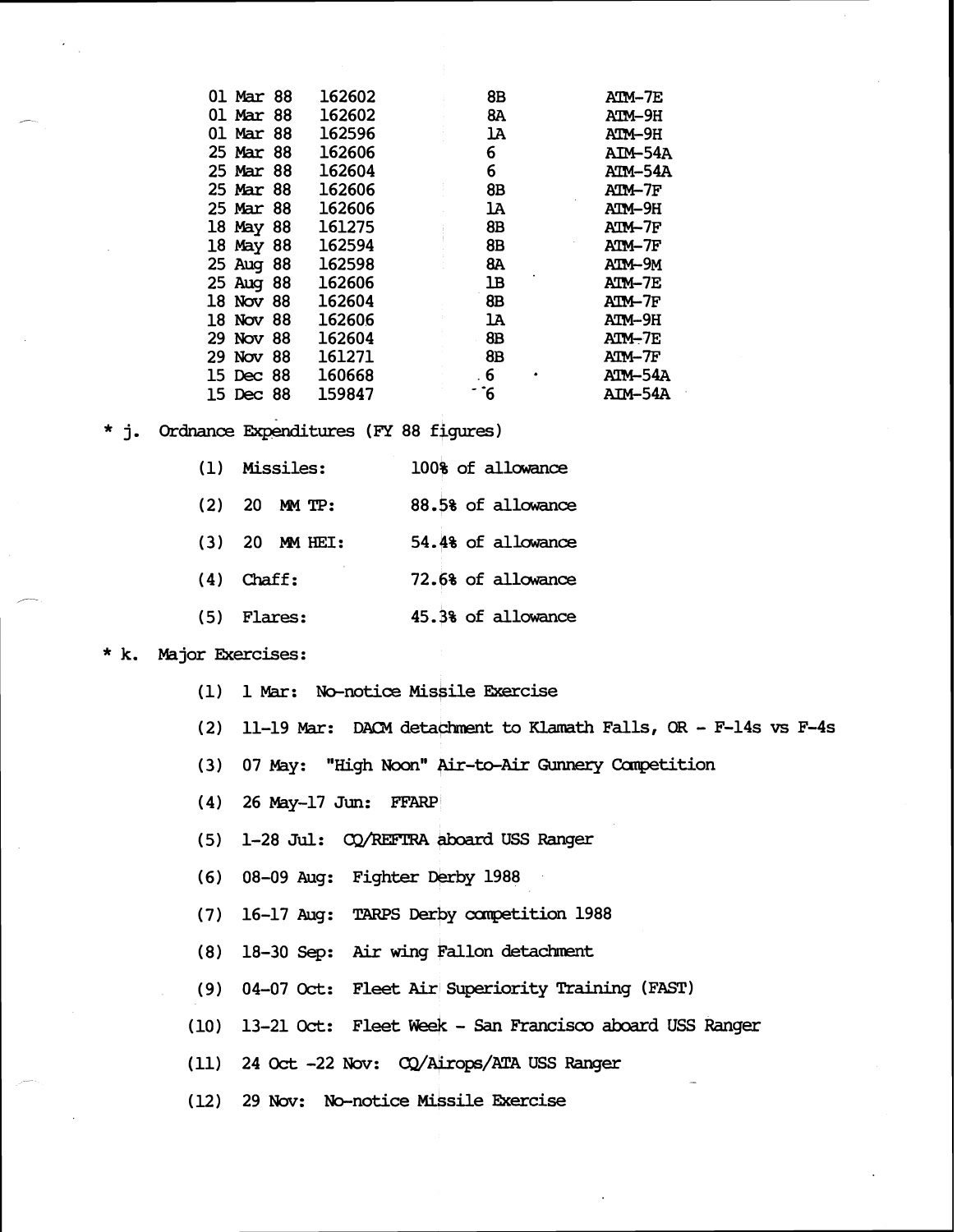- (13) 30 Nov: No-notice Admat inspection COMFITAEWWINGPAC
- $(14)$ 20 Dec: CWIPI
- **(15) Seven missile exercises throughout year 19 missiles shot**

|           | <del>"apar opera industries" (bein baca</del> |           |                                             |                       |
|-----------|-----------------------------------------------|-----------|---------------------------------------------|-----------------------|
|           | a.                                            | b.        | A799 Rate<br>$\mathbf{C}$ .                 | d. $A/C$ util         |
| <u>Mo</u> | FMC Rate %                                    | MC Rate % | 8/0+I Items/Tot Items                       | $\frac{1}{2}$ Avq A/C |
| Jan       | 48.1                                          | 75.0      | 3.03/039/1283                               | 04.7/10.6             |
| Feb       | 41.5                                          | 63.6      | 9.81/161/1640                               | 21.1/09.8             |
| Mar       | 45.8                                          | 71.0      | 5.89/115/1950                               | 33.9/10.0             |
| Apr       | 63.6                                          | 79.7      | 4.42/077/1742                               | 24.4/08.8             |
| May       | 56.9                                          | 74.8      | 4.59/100/2175                               | 33.6/10.0             |
| Jun       | 47.8                                          | 56.7      | 6.37/129/2023                               | 34.2/07.7             |
| Jul       | 63.3                                          | 68.6      | 4.86/077/1582                               | 58.2/06.0             |
| Aug       | 63.5                                          | 70.0      | 5.45/094/1724                               | 47.0/04.8             |
| Sep       | 74.7                                          | 78.5      | 7.48/155/2070                               | 47.4/06.0             |
| Oct       | 62.2                                          | 67.8      | 4.34/111/2555                               | 50.1/06.0             |
| Nov       | 47.6                                          | 61.0      | 4.18/080/1913                               | 49.7/08.6             |
| Dec       |                                               |           | SCIR Data not posted at time of submission. |                       |
| Total     | 55.9                                          | 69.7      | 5.50/1138/20657                             | 36.75/8.02            |

 $(\text{sum}/11)$   $(\text{sum}/11)$   $(\text{direct calculation})$   $(\text{sum}/11)$ 

e. Cannibalization Rate per 100 Flight Hours: 31.26

**(977 items as of 12/23; 3125. hrs as of 12/23)** 

**f. Corrosion Control: Post-Cruise Inspection: 13 Jan 88, Grade: Satisfactory** 

\* **g.** IWSR **Results: Overall ad jeve grade: Outstanding** ( **98)** 

### 4. Weapons Systems/Tactics Development

**a. Assist to RDT** & **E** units **and other** tactical **contributions:** 

(1) <u>National Security Industrial Association (NSIA) -AAW Committee.</u> (1) <u>National Security Industrial Association (NSIA) AAW Committee.</u><br>Submitted extensive point paper for the 10 Nov 88 meeting highlighting, in the Command's view, the leading items for industrial weapons systems development.

**(2) Battle Group Mettinqs.** Adtive **participant to integrate fighter tactics into the large scale tactical scope; to** meet **current-wnrld battle group tactical objectives.** 

**(3) Battle Group Staff Tactid Team** Training. **Participated in scenario driven, real-time exercises** with **all, battle group** - - **representatives.** - **Developed** - **current** AAW **tactics and** OFTASKS.

**(4) Tactical SOP. Along** with **sister** squadron, **developed and published**  an airwing, fighter tactical SOP. One common set of procedures for both - **fighter** *squadrons.*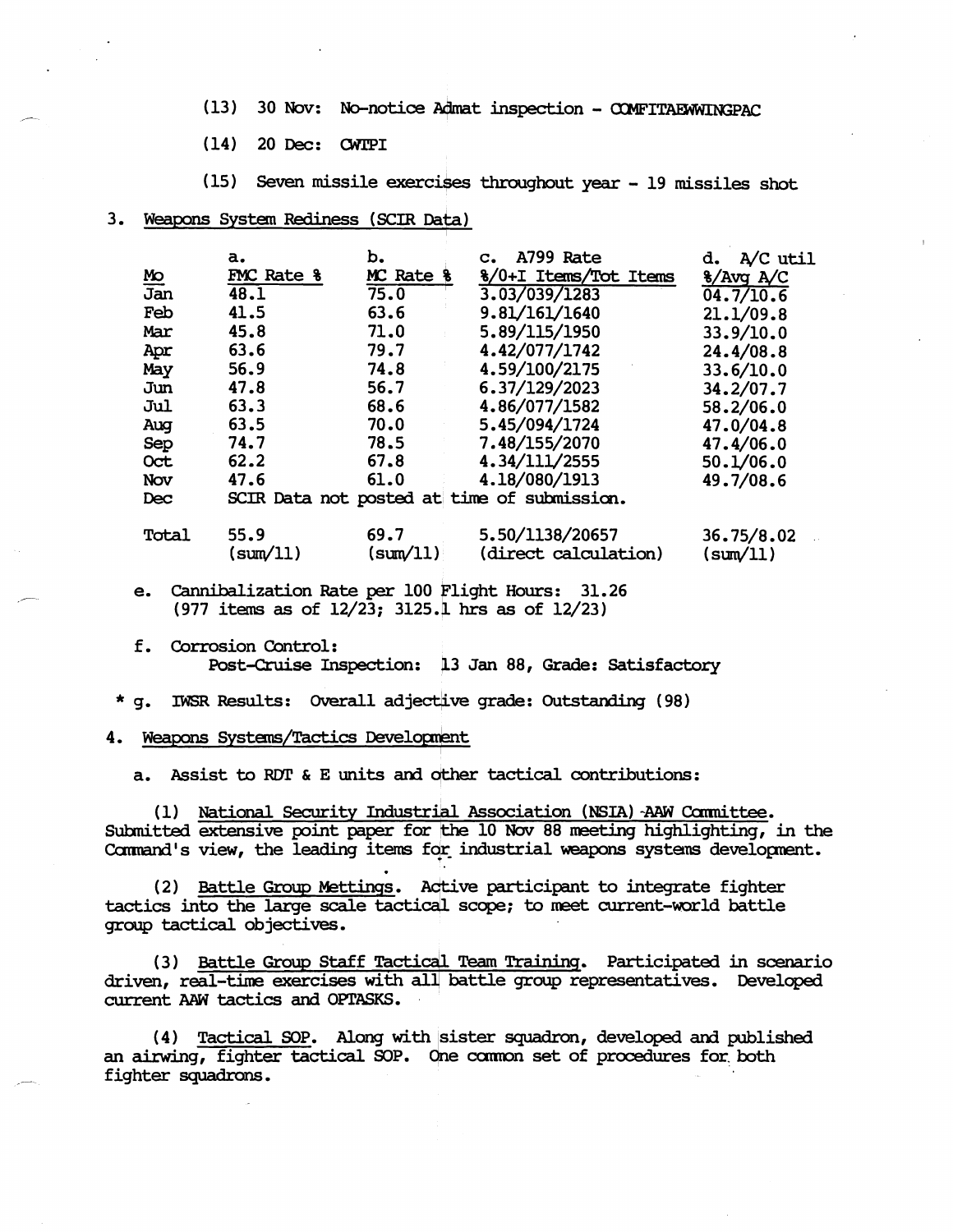( 5) Turnaround Training Strike Missions. Participated and led numerous coordinated airwing strike missions throughout the initial portion of the turnaround training cycle. Maintained air wing tactical continuity and continued development of new and improved tactics.

(6) -54C + Captive Carry **\*am.** Obtained **C+** missiles from VX-4 to enhance the FOT&E program and for aircrew/ordnancemen tactical awareness and training.

(7) Missile Exercises. in numerous **OPTEVFOR** EVT&E missile firings expanding the data base for weapons system/missile performance and evaluation.

(8) OAG. Actively participated and introduced current agenda proposals for increased F-14 reliability/capability.

(9) NAS Fallon TACTS validation. Flew sorties to validate the new TACTS range and the TACTS pod system at NAS Fallon. Air-to-air missile employment was verified during this flight phase.

(10) Aux Power Unit for F-14D. Submitted point paper highlighting the maintenance, economic and tactical advantages of incorporating an APU in the F-14D.

b. RAMECs and beneficial suggestions:

(1) RAMEC. "Ejection seat rocket motor initiator testing blocks".

Benny Sugg 8801. Ejection seat protective cover with integral seat  $(2)$ pin bag. \$250.00 award.

(3) Benny Sugg 8802. F-14 intake reconfiguration. Pending in-house.

(4) **Benny** Suqq 8803. re-flidht switch set-up. Pending in-house.

(5) Benny Sugg 8901. Aircraft mishap kit addition. Pending in-house.

(6) Benny Sugq 8902. Radar **altimeter** change. Pending in-house.

. Safety **Safety** and the set of the set of the set of the set of the set of the set of the set of the set of the set of the set of the set of the set of the set of the set of the set of the set of the set of the set of th

a. Mishap (CLass A): One

VF-2 Class A flight mishap 01-88, 22 Sep 88: Aircraft departed cantrolled flight during air canbat maneuvering training mission and impacted ground. Aircrew successfully ejected.

b. Mishap (Class B/C): *One* 

VF-2 Class C flight mishap 01-88, 09 Dec 88: During low level navigation portion of flight, aircrew experienced canpressor stall and dynamic loss of **port** engine. Post flight inspection revealed number three ramp dislodged from assembly, engine **FODed** and damage to engine intake.

c. Safety Reports 3750.6 reports: 02 4790.2 reports: 33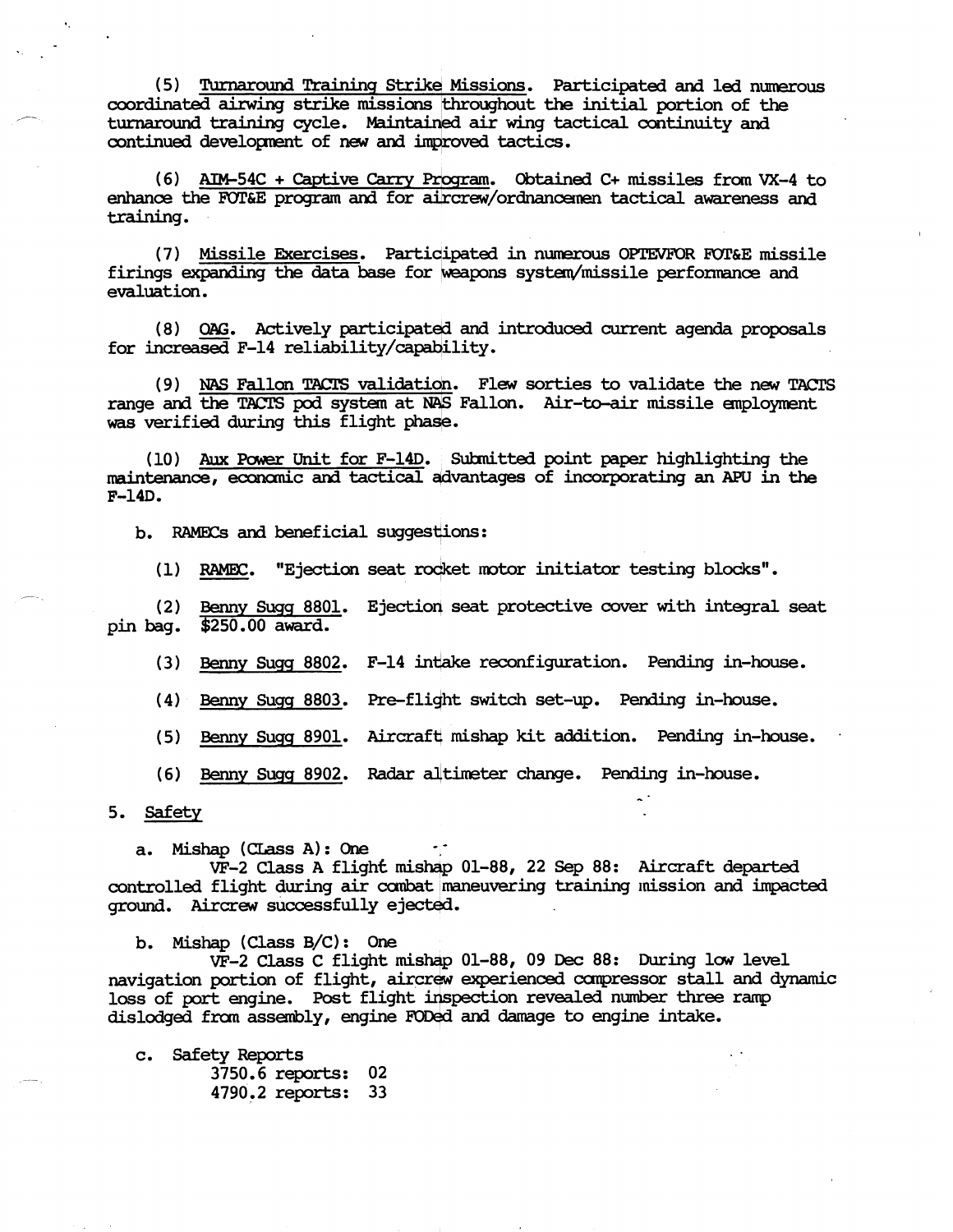#### 5102.1 reports: 01

#### Total: 36

d. **NATOPS** Evaluation Grade: Overall grade: Satisfactory. 20 Apr 88, 22 of 22 **aircrew,** closed **boak** test score: 3.93, boldface test score: 4.00.

e. NATOPS Contributions: One change submitted

f. FOD rate: 1.26 (based on 4 FODs in 3160.4 flight hours)

g. Safety Pro's of-the-Week

(1) Oct 88: ADAN **.** *TAWP.* For quick, decisive action to put out an A-6E fire in **NAS** Fallon's fuel pits,

(2) Nov 88: AEC . CFAWP. For a life saving act by physically keeping a shipmate from being sucked down an F-14 intake.

(3) Dec 88: LT | c/LCDR Pending CFAWP. For professional execution of NATOPS procedures and flawless crew coordination during an F-14 compound emergency.

#### 6. Personnel

| a. |  | Retention |  |  |
|----|--|-----------|--|--|
|----|--|-----------|--|--|

| Retention:<br>a. |           |           | Not         |      |       |       | Fleet |      |
|------------------|-----------|-----------|-------------|------|-------|-------|-------|------|
|                  |           |           | Elia        | Reen | Gross | Net   | Res   |      |
| (1)              |           | 56        | 19.         | 39.  | 52.0% | 69.68 |       |      |
| (2)              | 2nd Term: | 10        |             |      | 80.0% | 80.0% |       |      |
| (3)              | Career:   | 25        |             | 24   | 88.8% | 96.0% |       |      |
|                  |           | lst Term: | <u>Elig</u> |      |       |       |       | ்″ ∩ |

#### b. Advancement:

| (1) | Number Eligible:               | -206 |
|-----|--------------------------------|------|
| (2) | Number Taking Test:            | 193  |
| (3) | Number Advanced:               | 50   |
| (4) | Number Passed but not advanced | 137  |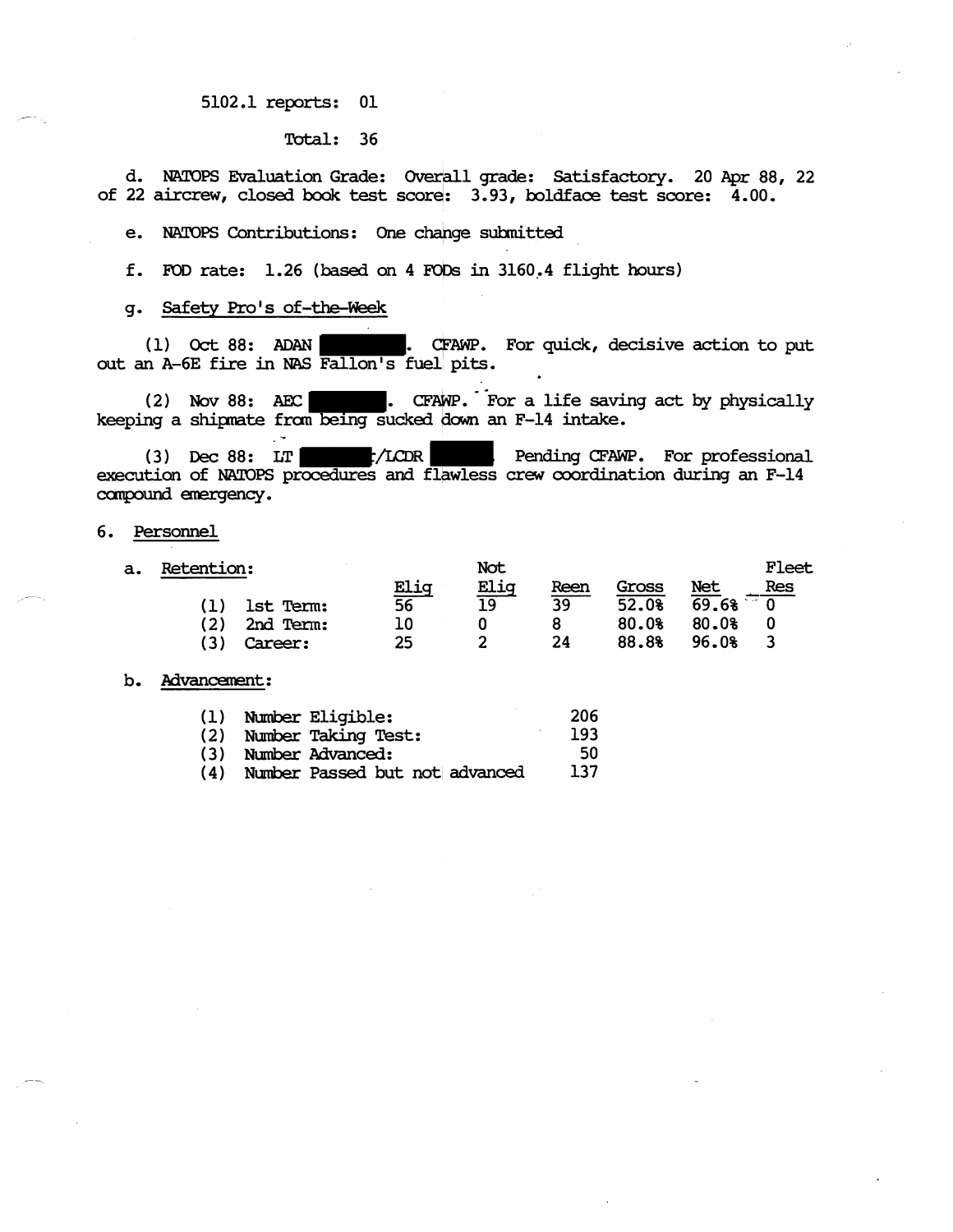## VF-2 COMMAND HIGHLIGHTS - 1988

- <sup>01</sup> 31 Jan Post-deployment standdown
- 11 **Jan**  Safety standdawn
- 20 **Jan Cruise** debrief

-

- 16 Feb **Safety** staddown
- 18 Feb Presented Meritorious Unit Commendation by COMFITAEMWINGPAC
- 21 Feb Performed fly-by for Hotel del Coronado 100th birthday celebration
- 25 Feb *AFrcrews* visited Nelli\$ZE@\_threat **museum**
- 28 **Feb**  Command completed fifth year mishap free
- 01 Mar No-notice MISSILEX - five missiles shot
- 08 **Mar**  Notified **that** cnrmard qmn third consecutive **Boola Boola** award
- 11 <sup>19</sup>*Mar*  **WCM detachmmt to** Klamath **Falls, Oregon** - **F-14s vs F-4s**
- 21 Mar Flew RADM Schwaab (COMNAVSAFCEN)
- 2s Mar **MISSILEX** - four missiles shot
- 26 Mar Presented static display for Naval Space Command & RADM Carlsen
- 01 Apr Hosted University of Otgeon **crew** team - Fighter Aviation **Fam**
- 14 **Apr ComMIld awarded** FY-87 \$bola **Boola trophy by** CCNNAVAIRJ?AC
- 14 **Apr**  Command received Armed Forces Expeditionary Medal
- 20 **APr**  Unit **WIQPS** evaluation **conducted by** W-124
- 22 **Apr**  Hosted 93 Portland, Oregon Educators - Fighter Aviation Fam
- 22 **Apr Hosted Gary Hurst - "Make a wish" tour of fighter aviation**
- 27 **Apr**  Hosted NMPC budget analysis - retention seminar
- 29 **Apr**  Safety standdown
- 29 **Apr PR1 presented COMFITAEWWINGPAC Sailor of the Year Award**
- 07 May "High Noon" Air-to-Air Gunnery Competition
- 11 **13** May Conducted DACM with vipiting F-15 squadron frcm **Eglin AFB**
- $16 17$  May Conducted flights to validate NAS Fallon TACTS range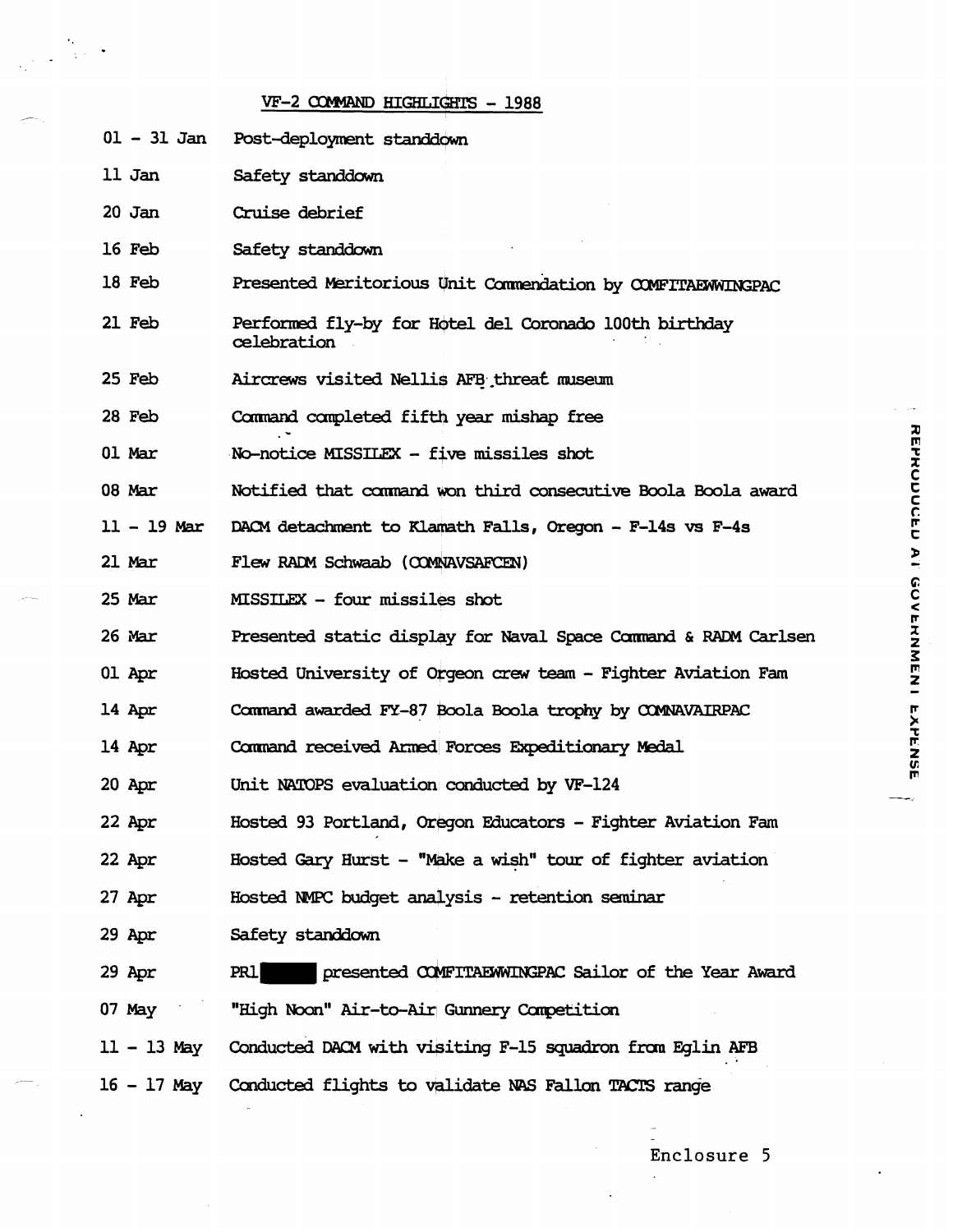18 May MISSILEX - two missiles shot

24 May Participated in VF-124 sponsored many **vs** many exercise

26my - UJU~ **FFARP** 

03 Jun Change of Cmmnd - **Ql Serhan** relieved CDR Dodge

06 - 17 Jun **Detached to NAF El Centro for FFARP** 

- 22 Jun Conducted TARPS flights to locate  $F/A-18$  wreckage near Mono Lake
- 27 Jun Conducted flights at NAS Fallon to validate new TACTS pod system
- 07 Jul Midshipnen orientation flights
- 08 Jul Officer pistol qualifications .45 cal
- <sup>12</sup> 28 Jul **WREFTRA** aboard USS **Ranger**

24 Jul Safety standdown

- 27 Jul Flew Air Force B-52/B-(1 pilots **AAW** cross training
- 05 **Aug Hosted 15th annual Bullet Blowout**
- $05 25$  Aug Captive carried AIM-54C+ missiles supporting VX-4 RDT&E
- <sup>08</sup> <sup>09</sup>**Rug**  Fighter **Derby** 88
- 13 Aug Awarded Tomcat Sports Trophy at Tomcat Ball
- <sup>16</sup> <sup>17</sup>**Aug TARPS Derby Competition 88**
- $22 24$  Aug Participated in Battle Group Tactical Team Training Exercise

-

- 24 **Aug**  Hosted **WWlark krqn** - ESPN Christms Special filming
- 25 Aug MISSILEX - two missiles shot
- <sup>29</sup> <sup>31</sup>**Aug**  Cmducted **graded** strafing exercises on **Yuma** ranges
- 31 Aug Conducted Saylor. Creek, Idaho TARPS flights Fallon target folders
- <sup>01</sup> 09 Sep Flew **assigned** reserve crews in support of Fleet Fly **Program**
- 16 Sep Camouflaged squadron aircraft for Fallon detachment
- 18 30 Sep Air wing Fallon detachment
- 22 Sep **Class** A flight mishap Bullet 201
- 03 Oct Safety standdown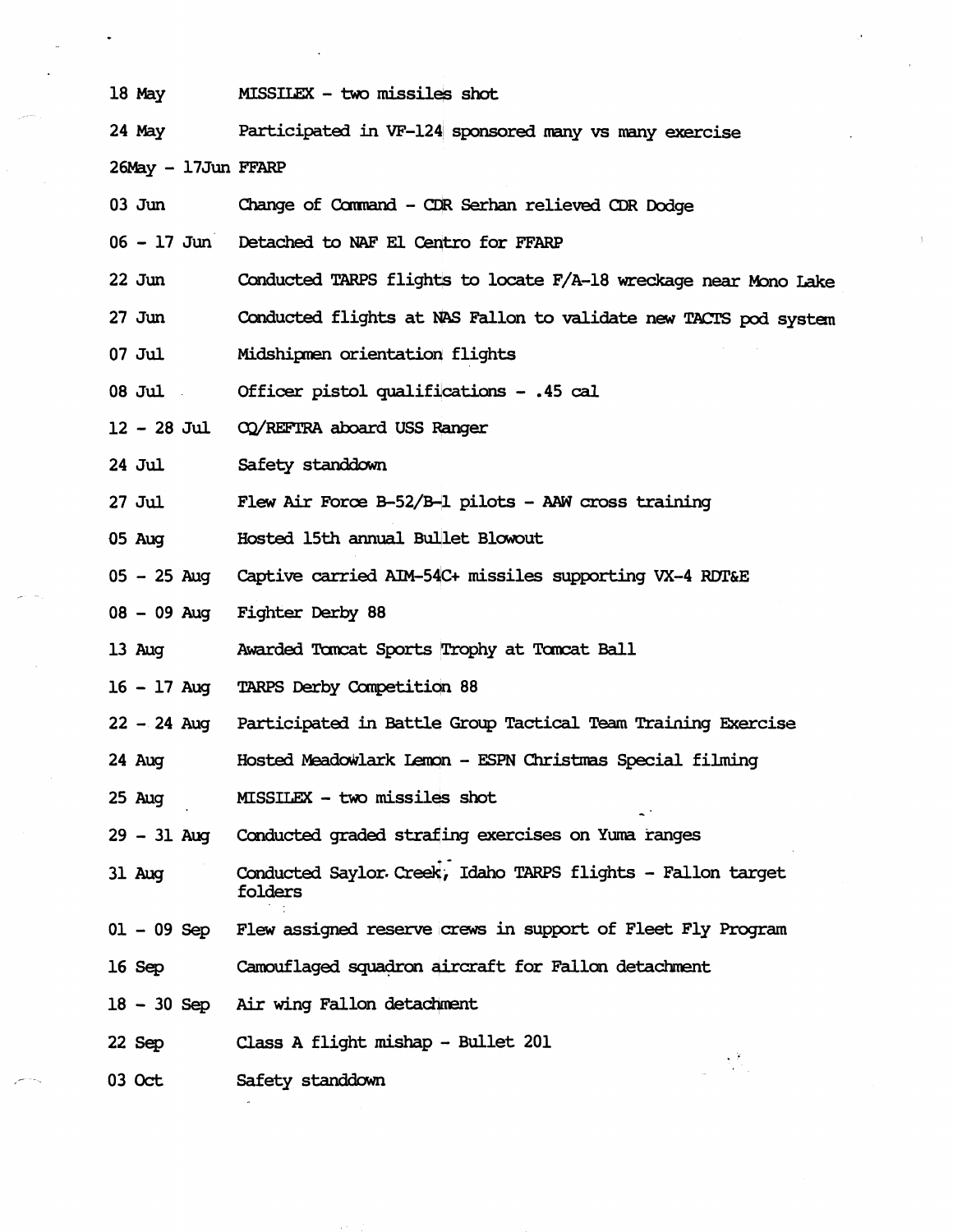- **<sup>04</sup> 07** Oct **Fleet Air Superiority Training (FAST)**
- **<sup>13</sup> <sup>21</sup>***Nov*  Fleet Week - San Francisco, detachment aboard USS Ranger
- **18** Oct COMFITAEWWINGPAC NATOPS test
- **<sup>20</sup>**kt **-1** - aircrew **portion**
- **22** Oct Dependents' *Cruise* - **US mger**
- **24oct-22Nov WA~~O~~/ATA uss mger**
- **22** *Nov*  **MISSILEX** - two **'missiles shot**
- **28 Nov Safety staddown**
- **29** *Nw*  **No-notice MISSILEX** - two **missiles shat**
- **30 Nw**  No-notice ADMAT inspection - COMFITAEWWINGPAC
- **09 Nov Class C flight mishap** - **Bullet 212, ingested left ramp**

- -

- **13 Dec**  All hands pre-deployement briefing
- **15 Dec MISS-** - two **missiles shot**
- **<sup>19</sup> 31 Dec FCLP in preparation for READIEX**
- **20 Dec**  CWmI - maintenance portion
- **21 Dec**  Cunnand **received** CNAP **"Gold hard" for** CFC **contribution**